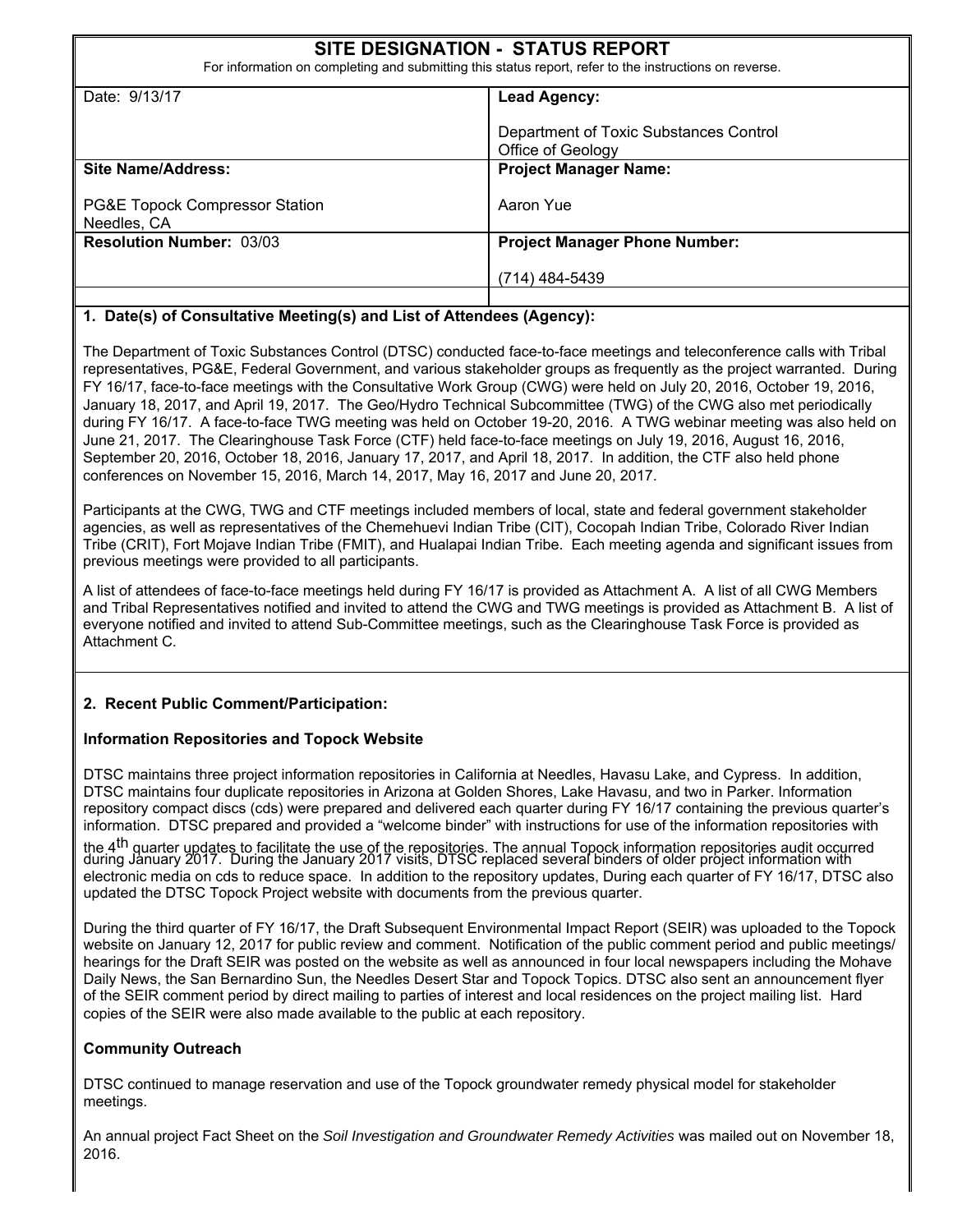DTSC held two public meetings and hearings in Needles, California on January 31 and Golden Shores, Arizona on February 1, 2017 to receive comments on the Draft Subsequent Environmental Impact Report (DSEIR). A public comment period for the DSEIR was announced in four regional newspapers in the project vicinity and by direct mailing to local residences. The comment period was held from January 12 through February 27, 2017.

#### **Tribal Outreach**

On 7/19/16, DTSC and consultant ESA met with Tribal representatives from Fort Mojave, Colorado River, Chemehuevi, Hualapai and Cocopah Indian Tribes. The purpose of the meeting was to discuss mitigation measure concepts for the Subsequent EIR ahead of the Draft SEIR public notice and comment period.

On 8/5/16, DTSC and consultant ESA met with Tribal representatives from Fort Mojave, Chemehuevi, Hualapai, and Cocopah Indian Tribes. This was a follow-up to the 7/19/16 meeting to continue discussion regarding mitigation measure concepts of the Subsequent EIR.

DTSC met with the Fort Mojave, Hualapai, Cocopah, and Colorado River Indian Tribes on April 19-20, 2017 for clarification of Tribal comments received on the Draft Subsequent EIR Mitigation Measures.

#### **Topock Site Mailing List Update**

DTSC continued to maintain the mailing list throughout FY 16/17 by updating it with new information as needed.

#### **3. Describe the Potential or Known Areas of Concern:**

DTSC continues to oversee PG&E in evaluating what is needed to protect the beneficial uses of the Colorado River.

From 1951 to 1964, untreated wastewater containing hexavalent chromium was discharged into an area known as the Bat Cave Wash (a dry streambed near the Colorado River). This resulted in a plume of hexavalent chromium contamination in the groundwater beneath the facility which now extends beneath the floodplain adjacent to the Colorado River. The groundwater plume extends under federal property, managed and overseen by the Department of Interior.

In addition, there are localized areas within or around the Topock Compressor Station (TCS) where chromium, hexavalent chromium, and other compounds (such as other metals, semi-volatile organic compounds, asbestos), have been found in soils. These occurrences are related to disposal and handling practices when chromium was used at the site. DTSC anticipates that these localized areas of soil contamination will be addressed in the soil Corrective Measures Study (CMS) and final remedy.

The majority of the potential and known areas of concern are situated on lands either owned by PG&E or DOI (managed by the BLM and the U.S. Fish and Wildlife Service). Some Native American Tribes have significant cultural and religious affiliations with the landscape. The entire project area has been designated by BLM as a Traditional Cultural Property of the Mohave people. The project site also includes habitat that supports a diverse biological ecology including several fully protected species.

#### **4. Current Phase of Action:**

#### **Groundwater Remedy**

- On May 5, 2015, DTSC announced via an NOP, the preparation of a Subsequent EIR to evaluate potential environmental impacts associated with the Groundwater Remedy. The SEIR will evaluate the impacts associated with project details that were not identified in the 2011 Final EIR.
- On October 4, 2016, DTSC and DOI issued a joint letter to respond to Tribes/TRC's comments and inputs on the groundwater model updates. In this letter, the Agencies directed PG&E to conduct specific improvements to the revised groundwater model and hold technical meetings with a limited number of Agency representatives, The technical meetings were held by telephone and Webex on October 31, November 14 and December 9, 2016 and attended by DTSC, DOI, RWQCB, FMIT, Cocopah, TRC, and MWD.
- On November 18, 2016, PG&E submitted the Supplemental and Errata Information for the Final Design for the Groundwater Remedy to agencies and stakeholders.
- DTSC prepared the Draft Groundwater Subsequent EIR (DSEIR) for the Groundwater Remedy and published for public review on January 12, 2017. The DSEIR was available for public review and comments from January 12 to February 27, 2017. DTSC is currently preparing responses to comments which will be included in the Final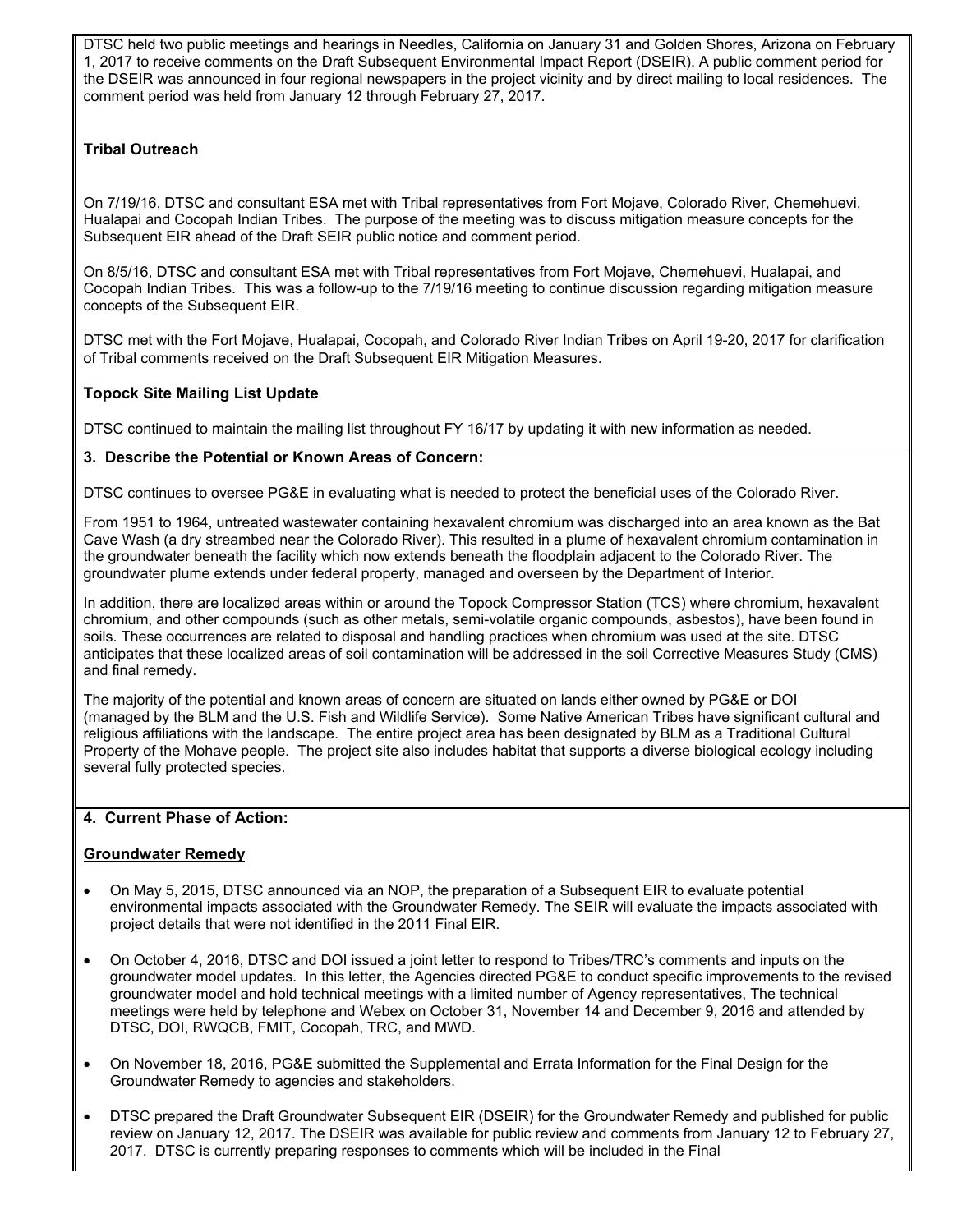Groundwater Remedy Subsequent EIR (Final SEIR). The Final SEIR is anticipated to be completed and certified during the first quarter of FY 17/18.

• An informational update was presented at the Regional Water Board Meeting on March 9, 2017, on the groundwater remedy and the proposed discharge of remedy-produced wastewater to the PG&E Topock Compressor Station Evaporation Ponds. Regional Board approval of Evaporation Ponds WDRs is anticipated in Fall 2017 after certification of the final SEIR.

#### **Soil Investigation EIR**

- DTSC, DOI, and PG&E held numerous teleconference calls to discuss soil investigation results and identify data gaps. In addition, a 3-day face-to-face meeting was held between DTSC, DOI and PG&E on July 12-14, 2016 at DTSC Cypress office to discuss those data gaps. A total of 297 data gaps were identified as requiring additional work. In consideration of the Tribal cultural sensitivity of the project area, the identified data gaps were prioritized and ensured compliance with the threshold evaluated within the Soil Investigation Environmental Impact Report. Considerable effort was spent to minimize data collection from new locations, and maximize the use of archived samples and the collection of samples from existing locations. As a result of this approach, it was determined that only 15% of the remaining data gaps will require collection of data from new locations (46 new locations).
- On September 9, 2016, DTSC and DOI met to discuss options for resolution of data gaps associated with soil investigation area UA-1. During this meeting, DTSC articulated to DOI its position on investigating potential historical releases associated with PG&E's waste management practices. However, DTSC also acknowledged that it is on federally owned land. Absent concrete evidence of release, DTSC will respect the decision of BLM, the Federal land owner and the DOI regarding the path forward for this area. DTSC memorialized in a letter to DOI on September 15, 2016, its position on investigation of UA-1 and conveyed that administrative controls be considered as appropriate. .
- On September 14, 2016, DTSC attended via teleconference the Soil Investigation Field Lessons Learned meeting held by PG&E at the PG&E Topock Compressor Station. The purpose of the meeting was to discuss what worked, what could have worked better, and application to future field work. The meeting was attended by representatives from DTSC, DOI, FMIT, CRIT, PG&E, and its contractors that participated in the soil field work (CH2M team including Groundwater Partners and Transcon, PIVOX).
- On September 21, 2016, PG&E submitted the Soil Data Gaps Work Plan No. 3 to DTSC, DOI, Tribes, and stakeholders for review and comment. DTSC requested comments by October 27, 2016. Comments were received from the Fort Mojave Indian Tribe, Hualapai Indian Tribe, and Cocopah Indian Tribe, and considered by DTSC and DOI. DOI approved the Soil Data Gaps Work Plan No. 3 on November 9, 2016, and directed PG&E to submit another work plan for determining background for dioxins and furans. DTSC approved the Soil Data Gaps Work Plan No. 3 on November 10, 2016. Field work is anticipated to start on January 4, 2017.
- In compliance with the Soil EIR Mitigation Measure CR-1c-2, a Pre-investigation Historical Resources Field Verification for soil sampling locations was conducted on December 5, 2016.
- On January 4, 2017, a project initiation meeting was conducted for Soil Data Gap Work Plan No. 3. Work commenced immediately after the project initiation meeting.
- On February 2, 2017, a site walk was held to facilitate Tribes and stakeholders review of the draft "Work Plan for Background Study of Dioxins and Furans at the Pacific Gas and Electric Company Topock Compressor Station", dated December 20, 2016.
- On March 2, 2017, PG&E submitted a revised Work Plan for Background Study of Dioxins and Furans that addressed DOI's directives in the February 28, 2017 letter. DOI approved the revised Work Plan on March 6, 2017. Field work was conducted on March 17 and 18, 2017. A Draft Technical Memorandum is being prepared and is anticipated to be submitted in mid-July, 2017.
- Soil investigation field activities at AOC-14 were completed on April 26 27, 2017, and this concluded all field activities in accordance with the approved Soil Data Gap Work Plan No. 3.
- PG&E provided soil data collected per Data Gap Work Plan No. 3 to Tribes and stakeholders on May 11, June 7, June 19, and June 20, 2017.
- DTSC, DOI, and PG&E held additional discussions on soil sampling results for data gaps evaluation on April 17, May 5, May 19, June 16, June 19, and June 23, 2017.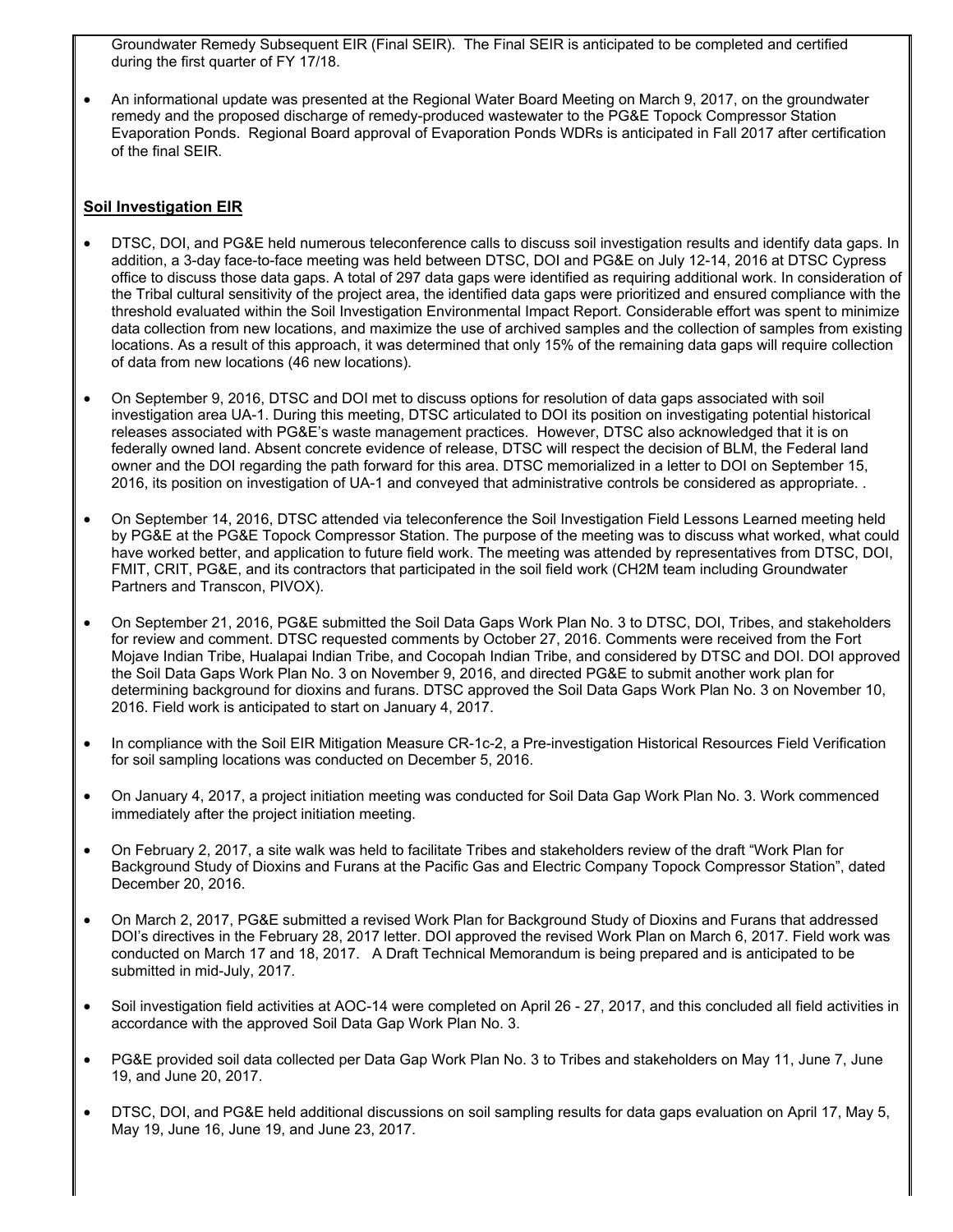| (Specific activities continued in Section 12)                                                                                                                                                                                                                                                                                                                                                                                                                                                                                                                                                                                                                                                                                                                                                                                                                                                                                                                                                                 |                                                            |          |                          |  |                            |  |  |
|---------------------------------------------------------------------------------------------------------------------------------------------------------------------------------------------------------------------------------------------------------------------------------------------------------------------------------------------------------------------------------------------------------------------------------------------------------------------------------------------------------------------------------------------------------------------------------------------------------------------------------------------------------------------------------------------------------------------------------------------------------------------------------------------------------------------------------------------------------------------------------------------------------------------------------------------------------------------------------------------------------------|------------------------------------------------------------|----------|--------------------------|--|----------------------------|--|--|
| 5. Proposed Site Use (check the appropriate box[es]):                                                                                                                                                                                                                                                                                                                                                                                                                                                                                                                                                                                                                                                                                                                                                                                                                                                                                                                                                         |                                                            |          |                          |  |                            |  |  |
| $\boxtimes$ Commercial/Industrial/Retail $\Box$ Residential (single/Multi-family, Sale/rental product)                                                                                                                                                                                                                                                                                                                                                                                                                                                                                                                                                                                                                                                                                                                                                                                                                                                                                                        |                                                            |          |                          |  |                            |  |  |
| $\boxtimes$ Park or Open Space $\Box$ Schools, Hospitals Day Care Centers or Other Non-Industrial Sensitive Uses                                                                                                                                                                                                                                                                                                                                                                                                                                                                                                                                                                                                                                                                                                                                                                                                                                                                                              |                                                            |          |                          |  |                            |  |  |
| 6. List any Technical Problems:<br>N/A                                                                                                                                                                                                                                                                                                                                                                                                                                                                                                                                                                                                                                                                                                                                                                                                                                                                                                                                                                        |                                                            |          |                          |  |                            |  |  |
| 7. Permits Required/Issued to Date and Pending Permit Issues:<br>None                                                                                                                                                                                                                                                                                                                                                                                                                                                                                                                                                                                                                                                                                                                                                                                                                                                                                                                                         |                                                            |          |                          |  |                            |  |  |
| 8. Deed Restriction/Land Use Control in Place?                                                                                                                                                                                                                                                                                                                                                                                                                                                                                                                                                                                                                                                                                                                                                                                                                                                                                                                                                                |                                                            |          |                          |  |                            |  |  |
| $\Box$ Yes                                                                                                                                                                                                                                                                                                                                                                                                                                                                                                                                                                                                                                                                                                                                                                                                                                                                                                                                                                                                    | $\boxtimes$ No                                             |          |                          |  |                            |  |  |
| <b>Effective Date:</b>                                                                                                                                                                                                                                                                                                                                                                                                                                                                                                                                                                                                                                                                                                                                                                                                                                                                                                                                                                                        |                                                            |          |                          |  |                            |  |  |
| 9.                                                                                                                                                                                                                                                                                                                                                                                                                                                                                                                                                                                                                                                                                                                                                                                                                                                                                                                                                                                                            | Engineering Controls (check applicable controls in place): |          |                          |  |                            |  |  |
| Air Sparging                                                                                                                                                                                                                                                                                                                                                                                                                                                                                                                                                                                                                                                                                                                                                                                                                                                                                                                                                                                                  | <b>Construct Landfill Cell</b>                             | $\times$ | <b>Fence Site</b>        |  | <b>Remove Free Product</b> |  |  |
| <b>Capped Site</b><br>X.                                                                                                                                                                                                                                                                                                                                                                                                                                                                                                                                                                                                                                                                                                                                                                                                                                                                                                                                                                                      | <b>Containment Barrier</b>                                 | X        | In Situ Treatment        |  | Soil Vapor Extraction      |  |  |
| Consolidate and Cap                                                                                                                                                                                                                                                                                                                                                                                                                                                                                                                                                                                                                                                                                                                                                                                                                                                                                                                                                                                           | <b>Dual Phase Extraction</b>                               |          | Passive Venting          |  | <b>Treatment at Hookup</b> |  |  |
| Passive Vent under                                                                                                                                                                                                                                                                                                                                                                                                                                                                                                                                                                                                                                                                                                                                                                                                                                                                                                                                                                                            | Enhanced                                                   |          | <b>Monitored Natural</b> |  | $X$ Pump and Treat         |  |  |
| Structure                                                                                                                                                                                                                                                                                                                                                                                                                                                                                                                                                                                                                                                                                                                                                                                                                                                                                                                                                                                                     | Biodegradation                                             |          | Attenuation              |  | Groundwater                |  |  |
| Vent Soil                                                                                                                                                                                                                                                                                                                                                                                                                                                                                                                                                                                                                                                                                                                                                                                                                                                                                                                                                                                                     | OTHER (specify):                                           |          |                          |  |                            |  |  |
| 10. Target Cleanup Levels/Current Contamination Levels:<br>Remedial action objectives (RAOs) for groundwater contaminants were presented in the Groundwater CMS and the<br>Statement of Basis. The Statement of Basis was published on January 31, 2011. The Remedial Design is complete and the<br>Final Design is under review by DTSC and DOI.<br>PG&E is implementing an Interim Measure (IM) consisting of groundwater extraction for hydraulic control of the plume<br>boundaries in the Colorado River floodplain and management of extracted groundwater. The groundwater extraction,<br>treatment, and injection systems, collectively, are referred to as Interim Measure Number 3 (IM-3). Currently, the IM-3<br>facilities include a groundwater extraction system (four extraction wells: TW-2D, TW-2D, TW-2S, and PE-1), conveyance<br>piping, a groundwater treatment plant, and an injection well field for the discharge of the treated groundwater (two injection<br>wells: IW-2 and IW-3). |                                                            |          |                          |  |                            |  |  |
| 11. Ongoing Monitoring (specify timeframes and/or describe "Other"):<br>$\Box$ Air<br>$\boxtimes$ Groundwater<br>$\boxtimes$ Other Specify: Colorado River Sampling and Monitoring<br>The current Groundwater Monitoring Program includes over 140 monitoring wells. Sampling for hexavalent chromium and<br>chromium occurs:<br>monthly in 2 extraction wells,<br>$\bullet$<br>monthly in 4 river shoreline locations, 2 other surface water monitoring locations, and 10 in-channel river locations<br>٠<br>during low river periods in winter,<br>quarterly in 22 wells, 4 river shoreline locations, 2 other surface water monitoring locations, and 10 in-channel river<br>٠<br>locations,<br>semiannually in 101 wells, 4 river shoreline locations, 2 other surface water monitoring locations, and 10 in-channel<br>٠                                                                                                                                                                                 |                                                            |          |                          |  |                            |  |  |
| river locations,<br>annually in 142 wells, 4 river shoreline locations, 2 other surface water monitoring locations, and 10 in-channel river<br>$\bullet$<br>locations, and<br>biennially in 146 wells, 4 river shoreline locations, 2 other surface water monitoring locations, and 10 in-channel river<br>٠<br>locations<br>The frequencies noted above apply to the Topock groundwater and surface water monitoring program, and do not<br>include other monitoring programs such as the Compliance Monitoring Program (CMP).                                                                                                                                                                                                                                                                                                                                                                                                                                                                               |                                                            |          |                          |  |                            |  |  |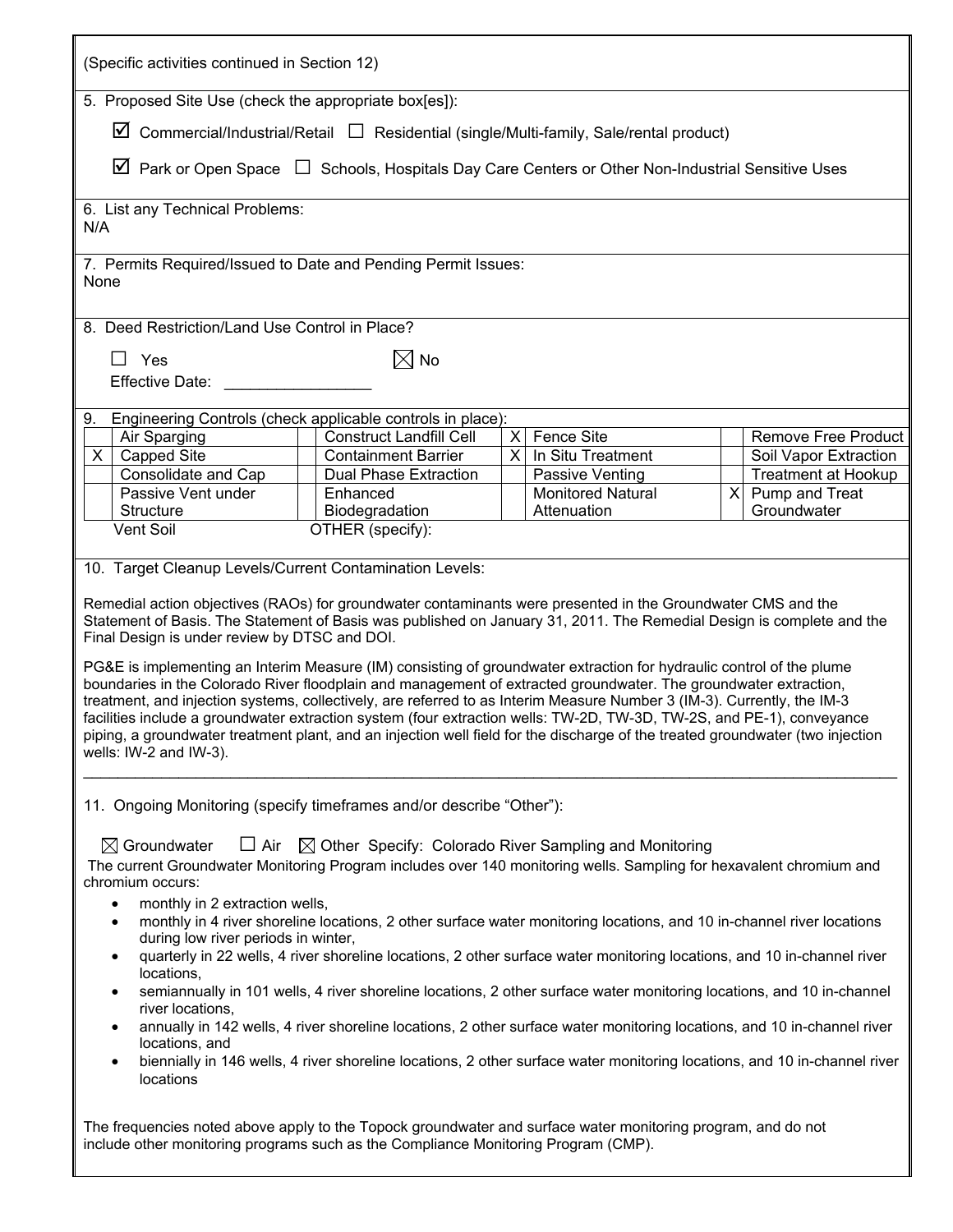**Oversight Agency Costs Reimbursed to Date:** DTSC labor expenditures for July 2016 – June 2016: DTSC spent 5,572 hours with an oversight cost of approximately \$1,329,254.00.

12. Additional Comments or Issues – add additional pages as needed

(Continued from Section 4)

#### Surveys

- On May 26, 2017, PG&E submitted the technical memorandum that summarizes an evaluation of Riparian Habitat Impact, as required by DTSC's condition of approval for the Soil Investigation Project. The memorandum concluded that based on the monitoring activities and observations, there was no loss of floodplain, riparian areas, wetlands, and jurisdictional waters of the United States (WOUS) habitats or habitats designated by CDFW as sensitive, including ephemeral washes and western honey mesquite bosque, or their functions, or values resulting from the soil investigation activities between October 2015 and April 2017.
- The Southwestern Willow Flycatcher (SWFL) protocol bird surveys occurred on May 15 19, June 5 9; and June 19 23, 2017.

#### Wells

• With DTSC's conditional approval on July 20, 2015, extraction well PE-1 (part of IM3 extraction network), has been running intermittently since January 2016. PG&E has continued to monitor the hydraulic gradient at prescribed gradient well pairs and chromium concentrations at select floodplain wells as directed in DTSC's July 20, 2015 conditional approval letter. PG&E has also submitted monthly snapshots of IM3 Pumping Regime and Hydraulic Performance following this change to pumping at PE-1 (as an action item from the July 22, 2015 CWG). The average landward gradient for March 2017, April 2017, and May 2017 was 0.0119, 0.0048, and 0.0049 foot/foot (ft/ft) at the prescribed gradient well pairs, respectively, exceeding the target gradient of 0.001 ft/ft. The next monthly (June 2017) snapshot is anticipated by July 21, 2017.

#### Monitoring Programs

- PG&E is implementing the EIR Mitigation Monitoring and Reporting Program requirements in the Groundwater EIR and Soil Investigation EIR. PG&E has been submitting quarterly compliance reports. Quarterly EIR Mitigation Measures Compliance Reports for the Final Groundwater Remedy and Soil Investigation were submitted on July 27, 2016, October 31, 2016, January 31, 2017, and April 28, 2017.
- Implementation of the groundwater and surface water monitoring program continued during FY 16/17. Quarterly groundwater monitoring events were completed in October 2016, December 2016, March 2017 and May 2017.

Activities during FY 16/17 related to ongoing implementation of the Interim Measure included the following:

- Continuous operation of the Interim Measure groundwater extraction, treatment, and injection facility continued throughout FY 16/17. Periodic downtimes associated with optimization, maintenance, and repair occurred in conformance with permit conditions.
- PG&E completed required monitoring and reporting of treatment plant operations as required by the Applicable, Relevant and Appropriate (ARARs) under DOI oversight. IM-3 self-monitoring reports were submitted on August 15, 2016, October 14, 2016, January 13, 2017, and April 14, 2017.
- Performance Monitoring Program (PMP) activities in the Colorado River floodplain continued in FY 16/17. Quarterly PMP/GMP reports were submitted on August 15, 2016, December 15, 2016, March 15, 2017, and April 28, 2017.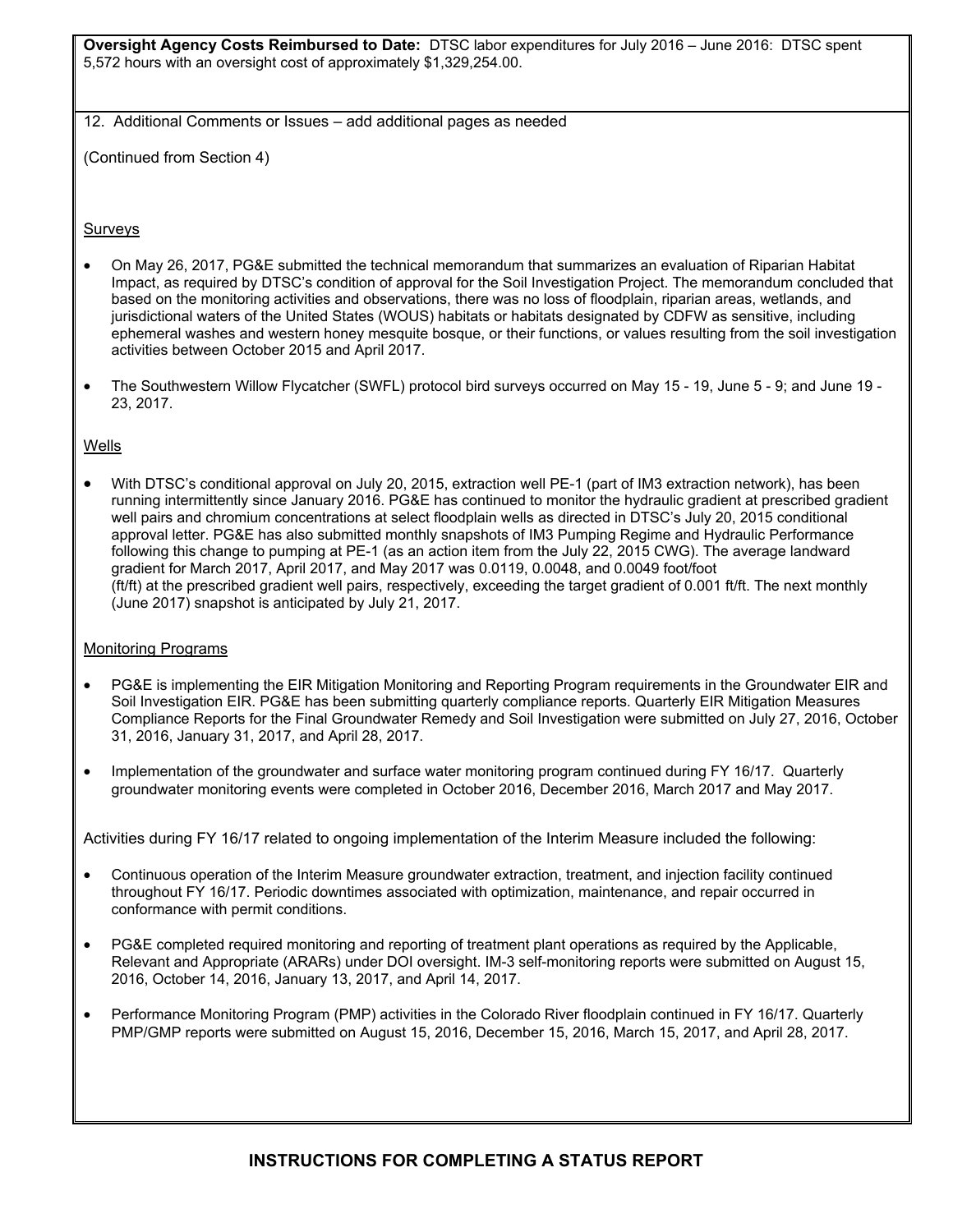**GENERAL:** This Status Report form is for use in communicating to Cal/EPA the activities of the Administering Agency and Support Agencies with respect to site investigation and remedial action. A Status Report should be c

California Environmental Protection Agency 1001 I Street, 25th Floor Site Designation Committee Sacramento, CA 95814

- 1. Date of Consultative Work Group Meeting and List of Attendees: List date(s) of Consultative Work Group<br>Meeting(s) that occurred during the year, including names of attendees followed by agency affiliation in parenthesis If initial status report, attach summary of the first Consultative Work Group Meeting.
- **2. Recent Public Comment/Participation:** List documents received in the year subject to public comment or public meetings/hearings held and what you did to provide for public participation.
- **3. Describe Known or Potential Areas of Concern:** Describe the site investigative or remedial activities occurring at the site and issues for the year.

#### **4. Current Phase of Action under the Site Designation Process**

List current phase of action corresponding to description provided below by assigning a number followed by an appropriate letter, if applicable (i.e. Work Plan Completed denote as level 3D).

Number Description

- 1 Administering Agency Designated 2 First Consultative Meeting Completed
- 3 Levels of Action
	- A Preliminary Site Assessment Completed
		- B Site Investigation Completed
		- C Feasibility Study Completed
		- D Work Plan Completed
		- E Cleanup Alternative Selected and Authorized
		- F Design of Cleanup Alternative Selected
		- G Implementation of Cleanup Alternative (give % complete)
	- H Remediation Completed
- 4 Certificate of Completion Issued

(after concurrence by other interested agencies).

- **5. Proposed Site Use:** Check the appropriate box or boxes which describe the planned use for the site:
	- (1) Commercial/Industrial/Retail; (2) Residential (single/multi-family, sale/rental product); (3) Park or Open space;
	- (4) Schools, Hospitals, Day Care Centers or Other Non-residential Sensitive Uses.
- **6. List any Technical Problems:** Describe any technical issues impeding site investigative or cleanup activities.
- **7. Permits Required/Issued to Date and Pending Permit Issues:** List any permits currently being required and/or issued by the Administering or Support Agency. List any permits currently pending approval and any requirements yet to be fulfilled by the Responsible Party.
- **8**. **Deed Restrictions/Land Use Controls:** Check applicable box and specify the date if the response is "yes."
- **9**. **Cleanup Levels:** Specify current contamination levels and proposed target cleanup levels for major contaminants.
- **10. Ongoing Monitoring:** Check the appropriate box(es) and/or specify any other type of ongoing monitoring that is<br>in place. Specify approximate timeframes (using months/years) for monitoring, i.e., 11/06 1/10
- **11. Oversight Agency Costs Reimbursed to Date:** For the project, list agency, amount reimbursed followed by pending reimbursement in parenthesis, and brief description of services provided by each agency.
- **12. Additional Comments or Issues: If needed, attach additional sheets to** describe any important issues not previously addressed above such as issues discussed at last Consultative Work Group Meeting. In the event the project takes less than a year to complete, there need only be one report completed and submitted at the end of the project. Please attach a copy of any Certificate of Completion and/or closure letter issued when submitting the final report.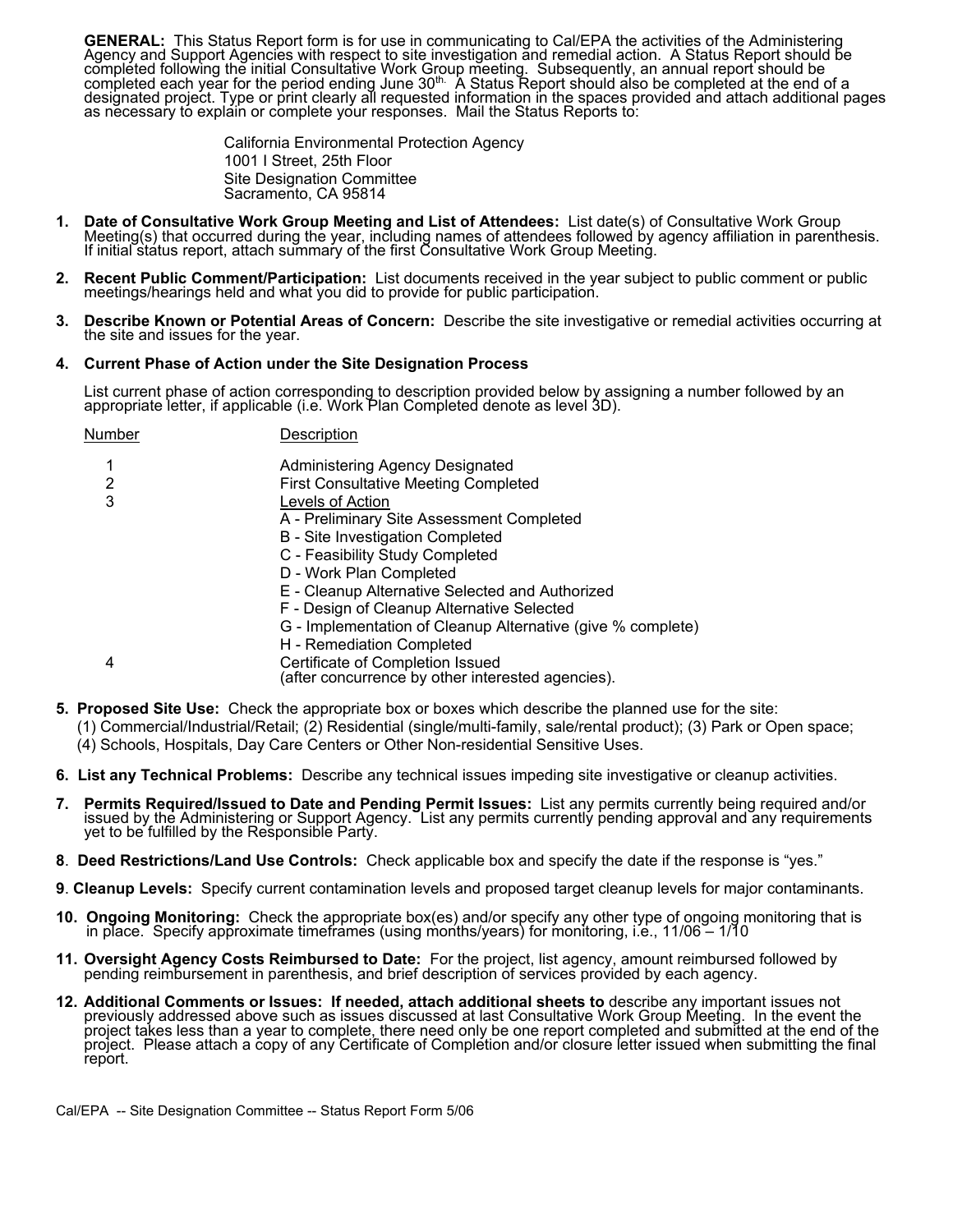# **PG&E Topock Compressor Station Annual Status Report July 2016 – June 2017**

# **ATTACHMENT A – Dates of Meetings and Lists of Attendees (Agencies)**

# **July 19, 2016 – Clearinghouse Task Force Face‐to‐Face Meeting**

Attendees: Department of Toxic Substances Control (DTSC): Karen Baker, Yolanda Garza; U.S. Bureau of Land Management (BLM): Gloria Bullets Benson (phone); Colorado River Indian Tribe (CRIT): David Harper, Fawnia James, Doug Bonamici (phone); Cocopah Indian Tribe: Edgar Castillo (phone); Fort Mojave Indian Tribe (FMIT): Nora McDowell; H&A on behalf of FMIT: Leo Leonhart; Pacific Gas & Electric Company (PG&E): Yvonne Meeks; CH2M Hill on behalf of PG&E: Christina Hong (phone); Arcadis on behalf of PG&E: Lisa Micheletti‐Cope, Kristin Mancini (phone); U.S. Department of the Interior (USDOI): Pam Innis (phone); Metropolitan Water District (MWD): Maria Lopez; Cocopah Indian Tribe: Jill McCormick (phone); Chemehuevi Indian Tribe (CIT): Ron Escobar; Technical Review Committee (TRC): Eric Rosenblum

# **July 20, 2016 – Consultative Work Group Face‐to‐Face Meeting**

Attendees: DTSC: Karen Baker, Yolanda Garza, Aaron Yue, Isabella Alasti, Chris Guerre (phone), Jose Marcos (phone), Lori Hare (phone); ESA on behalf of DTSC: Addie Farrell (phone); California Regional Water Quality Control Board (CRWQCB): Robert Perdue (phone); State Water Resource Control Board (SWRCB): Tom Vandenberg (phone); PG&E: Yvonne Meeks, Curt Russell (phone), Jennifer Darcangelo (phone); CH2M Hill on behalf of PG&E: Christina Hong, Mike Cavaliere; Arcadis on behalf of PG&E: Kristin Mancini (phone); BLM: Gloria Bullets Benson (phone); USDOI: Pam Innis (phone); MWD: Maria Lopez, Jill C. Teraoka (phone), Eric Fordham (Geopentech – phone); Arizona Department of Environmental Quality (ADEQ): Nichole Osuch (phone); CIT: Ron Escobar; CRIT: David Harper, Fawnia James; FMIT: Nora McDowell, Leo Leonhart (H&A), Michael Sullivan (phone); Hualapai Indian Tribe: Dawn Hubbs; TRC: Margaret Eggers, Charlie Schlinger, Eric Rosenblum, Robert Prucha

# **August 16, 2016 – Clearinghouse Task Force Face‐to‐Face Meeting**

**Attendees:** DTSC: Karen Baker, Yolanda Garza; BLM: Gloria Bullets Benson (phone); California Regional Water Quality Control Board (CRWQCB): Robert Perdue (phone); Cocopah Indian Tribe: Edgar Castillo (phone); FMIT: Nora McDowell (phone); H&A on behalf of FMIT: Leo Leonhart (phone); PG&E: Yvonne Meeks (phone); Arcadis on behalf of PG&E: Lisa Micheletti‐ Cope, Kristin Mancini (phone); CH2M Hill: Christina Hong (phone); USDOI: Pam Innis (phone); CIT: Ron Escobar; TRC: Charlie Schlinger; Hualapai Indian Tribe: Dawn Hubbs

# **September 20, 2016 – Clearinghouse Task Force Face‐to‐Face Meeting**

Attendees: DTSC: Karen Baker, Yolanda Garza; DOI: Pam Innis (phone); BLM: Jeff Smith, Jason West (phone), Gloria Benson (phone), Renee Kolvet (phone); RWQCB: Robert Perdue (phone); MWD: Maria Lopez (phone); PG&E: Yvonne Meeks (phone); CH2M Hill on behalf of PG&E: Christina Hong (phone); Aracadis on behalf of PG&E: Lisa Micheletti Cope, Steven Perry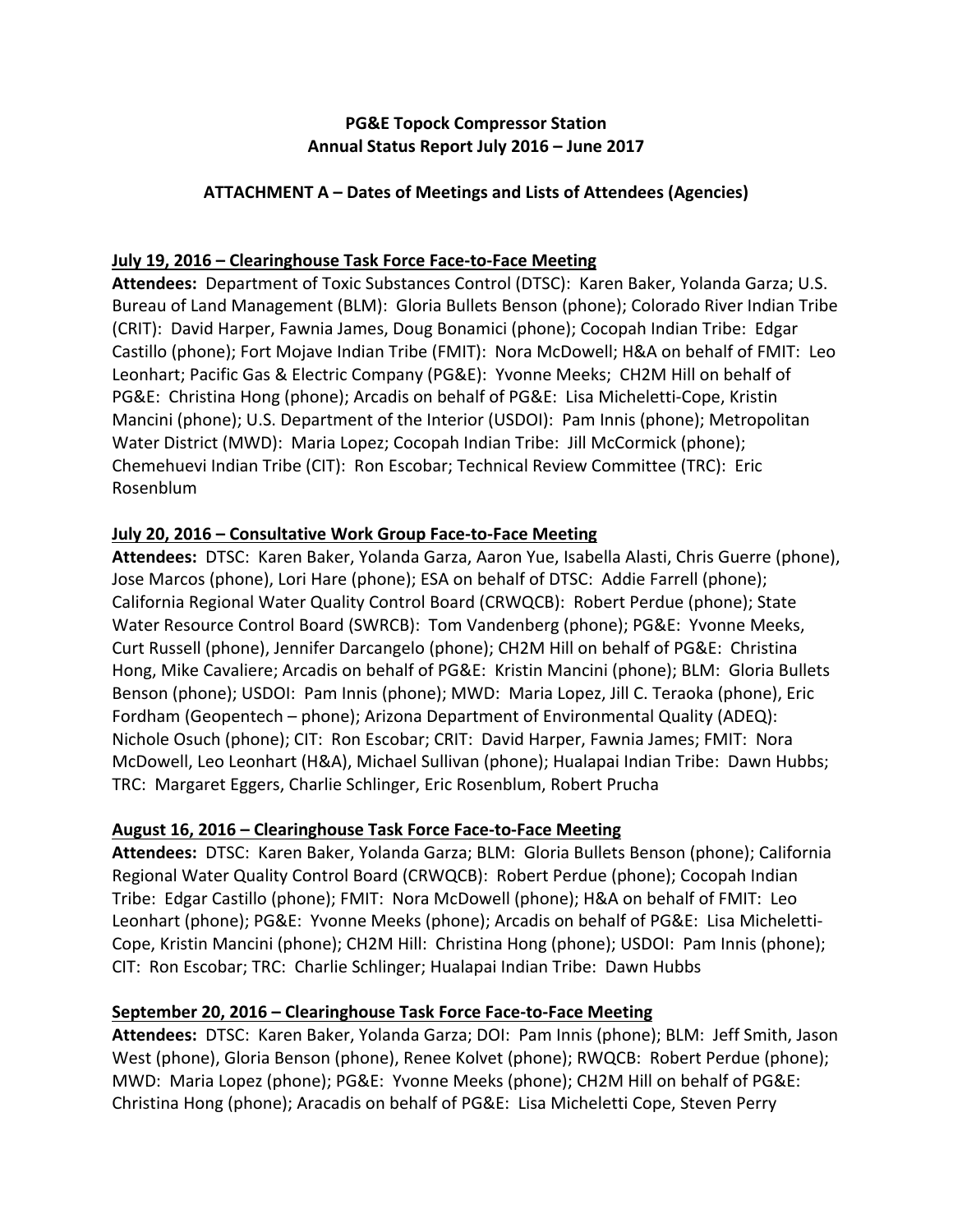PG&E Topock Designated Site Annual Status Report FY 16/17 Attachment A Page 2

(phone); Cocopah Indian Tribe: Jill McCormick (phone), Edgar Castillo (phone); FMIT: Nora McDowell; H&A on behalf of FMIT: Leo Leonhart; CIT: Ron Escobar; TRC: Eric Rosenblum (phone)

### **October 18, 2016 – Clearinghouse Task Force Face‐to‐Face Meeting**

**Attendees:** DTSC: Karen Baker, Yolanda Garza; DOI: Pam Innis; BLM: Amanda Deeds, Renee Kolvet (phone); RWQCB: Robert Perdue; MWD: Maria Lopez; PG&E: Kevin Sullivan, Yvonne Meeks, Jose Moreno; CH2M Hill on behalf of PG&E: Christina Hong (phone); Arcadis on behalf of PG&E: Lisa Micheletti Cope, Kristin Manicini (phone); H&A on behalf of FMIT: Leo Leonhart; CRIT: Toni Carlyle, Nick Zeyouma; CIT: Ron Escobar; TRC: Eric Rosenblum; Hualapai: Lyndee Hornell

# **October 19, 2016 – Consultative Work Group Face‐to‐Face Meeting**

**Attendees:** DTSC: Karen Baker, Dot Lofstrom, Yolanda Garza, Aaron Yue, Chris Guerre (via telephone), Jose Marcos (via telephone), Lori Hare (via telephone); ESA: Addie Farrell (via telephone); CRWQCB: Robert Perdue; SWRCB: Adriana Nunez (via telephone); PG&E: Yvonne Meeks, Curt Russell, Kevin Sullivan, Juan Jayo (via telephone); CH2M Hill on behalf of PG&E: Christina Hong, Mike Cavaliere (via telephone); Arcadis on behalf of PG&E: Lisa Micheletti‐ Cope, Kristin Mancini (via telephone); BLM: Renee Kolvet, Amanda Deeds, Gloria Bullets Benson (via telephone); BOR: Jeff Smith; USDOI: Pam Innis; MWD: Maria Lopez, Jill Teraoka (via telephone), Eric Fordham (Geopentech via telephone); ADEQ: Nichole Osuch (via telephone); CIT: Ron Escobar; CRIT: Nick Zeyouma, Toni Carlyle; FMIT: Nora McDowell (via telephone), Leo Leonhart (H&A), Michael Sullivan (via telephone); Hualapai Indian Tribe: Lyndee Hornell; TRC: Eric Rosenblum, Robert Prucha, Charlie Schlinger

# **October 19‐20, 2016 Geo/Hydro Technical Workgroup Face‐to‐Face Meeting and Site Walk**

Attendees 10/19: DTSC: Chris Guerre, Aaron Yue; USFWS: Brandon Melton; CH2M Hill on behalf of PG&E: Mike Cavaliere; Groundwater Partners: Eli Ludwig; TRC: Charlie Schlinger, Bob Prucha; CIT: Ron Escobar; Hualapai: Lyndee Hornell; FMIT: Chris Harper; CRIT: Nick Zeyouma, Toni Carlyle

**Attendees 10/20:** DTSC: Chris Guerre, Jose Marcos, Karen Baker, Dot Lofstrom; DOI: Pam Innis; BLM: Renee Kolvet; USFWS: Carrie Marr; PG&E: Curt Russell; CH2M Hill on behalf of PG&E: Keith Sheets, Christina Hong, Mike Cavaliere; Groundwater Partners: Eli Ludwig; TRC: Bob Prucha, Eric Rosenblum; CRIT: Nick Zeyouma; Hualapai: Lyndee Hornell; CIT: Ron Escobar

# **November 15, 2016 – Clearinghouse Task Force Phone/WebEx Meeting**

Attendees: DTSC: Karen Baker, Yolanda Garza; DOI: Pam Innis; BLM: Gloria Benson, Renee Kolvet; RWQCB: Robert Perdue; MWD: Maria Lopez; PG&E: Yvonne Meeks, Kevin Sullivan; CH2M Hill on behalf of PG&E: Christina Hong; Arcadis on behalf of PG&E: Lisa Micheletti Cope, Kristin Mancini, Steven Perry; Cocopah Indian Tribe: Edgar Castillo; FMIT: Nora McDowell; H&A on behalf of FMIT: Leo Leonhart; CIT: Ron Escobar; Hualapai Indian Tribe: Dawn Hubbs; TRC: Margaret Eggers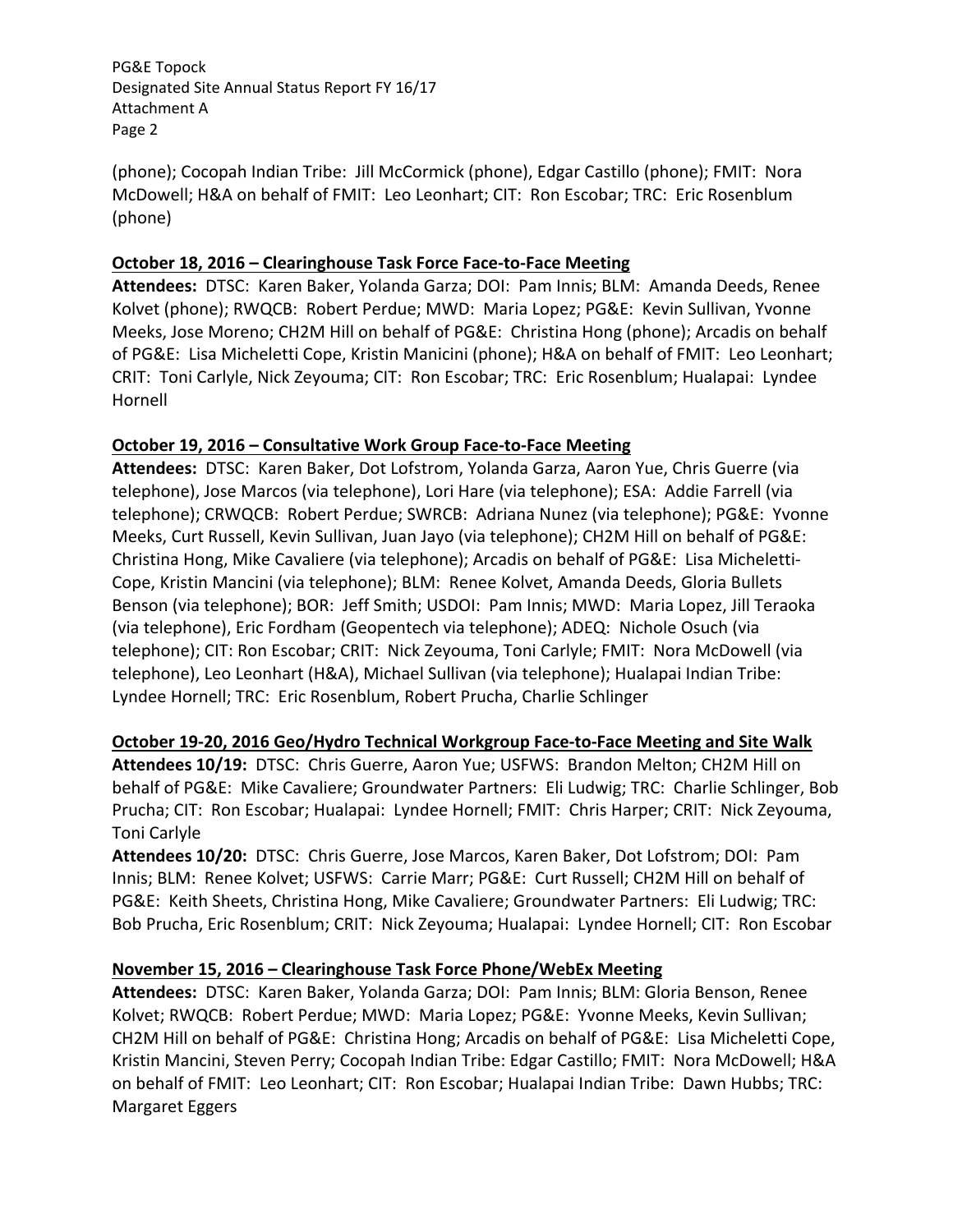PG&E Topock Designated Site Annual Status Report FY 16/17 Attachment A Page 3

#### **January 17, 2017 – Clearinghouse Task Force Face‐to‐Face Meeting**

**Attendees:** DTSC: Karen Baker, Yolanda Garza; DOI: Pam Innis; BLM: Jeff Smith, Jason West (phone), Gloria Benson (phone), Renee Kolvet (phone); BOR: Jeffery Smith; RWQCB: Robert Perdue (phone); MWD: Maria Lopez; PG&E: Yvonne Meeks, Kevin Sullivan, Jose Moreno; CH2M Hill on behalf of PG&E: Christina Hong (phone); Arcadis on behalf of PG&E: Lisa Micheletti Cope, Kristin Mancini (phone); Cocopah Indian Tribe: Edgar Castillo (phone); FMIT: Nora McDowell; H&A on behalf of FMIT: Leo Leonhart; CIT: Ron Escobar; Hualapai Indian Tribe: Lyndee Hornell, Dawn Hubbs; CRIT: Jennifer Corona, David Harper; TRC: Charlie Schlinger

### **January 18, 2017 – Consultative Work Group Face‐to‐Face Meeting**

Attendees: DTSC: Karen Baker, Yolanda Garza, Aaron Yue, Jose Marcos (phone), Lori Hare (phone); ESA: Addie Farrell; PG&E: Yvonne Meeks, Curt Russell (phone), Kevin Sullivan, Jose Moreno‐Jimenez, Juan Jayo (phone), Jennifer Darcangelo (phone); CH2M Hill on behalf of PG&E: Christina Hong, Mike Cavaliere (phone); Arcadis on behalf of PG&E: Lisa Micheletti‐ Cope, Kristin Mancini (phone); Pivox Corp: Marty Bloes (phone); BLM: Renee Kolvet; BOR: Jeff Smith; USDOI: Pam Innis; MWD: Maria Lopez, Jill Teraoka (phone), Eric Fordham (Geopentech phone); CIT: Ron Escobar; Cocopah: Edgar Castillo (phone); CRIT: David Harper, Jennifer Corona; FMIT: Nora McDowell, Leo Leonhart (H&A), Michael Sullivan (phone); Hualapai Indian Tribe: Dawn Hubbs, Lyndee Hornell; TRC: Eric Rosenblum, Robert Prucha (phone), Charlie Schlinger, Margaret Eggers

# **March 14, 2017 – Clearinghouse Task Force Phone/WebEx Meeting**

Attendees: DTSC: Aaron Yue, Yolanda Garza; DOI: Pam Innis; PG&E: Kevin Sullivan, Curt Russell, Jennifer D'Arcanegelo, Jose Moreno‐Jimenez; Arcadis on behalf of PG&E: Lisa Micheletti Cope, Kristin Mancini; CH2M Hill on behalf of PG&E: Christina Hong; BLM: Gloria Benson; Cocopah Indian Tribe: Jill McCormick, Edgar Castillo; FMIT: Nora McDowell, Leo Leonhart (H&A); TRC: Margaret Eggers

# **April 18, 2017 – Clearinghouse Task Force Face‐to‐Face Meeting**

Attendees: DTSC: Karen Baker, Aaron Yue, Yolanda Garza, Ana Mascarenas, Barbara Lee, Mohsen Nazemi, Antoinette Cordero; DOI: Pam Innis; BLM: Renee Kolvet; RWQCB: Robert Perdue (phone); MWD: Maria Lopez; PG&E: Kevin Sullivan, Curt Russell, Jennifer Darcangelo (phone); CH2M Hill on behalf of PG&E: Christina Hong; Arcadis on behalf of PG&E: Lisa Micheletti Cope, Kristin Mancini (phone); Cocopah Indian Tribe: Edgar Castillo, Jill McCormick; FMIT: Nora McDowell; H&A on behalf of FMIT: Leo Leonhart; CRIT: Jennifer Corona, Toni Carlyle; TRC: Margaret Eggers

# **April 19, 2017 – Consultative Work Group Face‐to‐Face Meeting**

**Attendees:** DTSC: Dot Lofstrom, Karen Baker, Yolanda Garza, Aaron Yue, Isabella Alasti, Chris Guerre (phone), Lori Hare (phone); ESA: Addie Farrell, Sara Spano; PG&E: Curt Russell, Kevin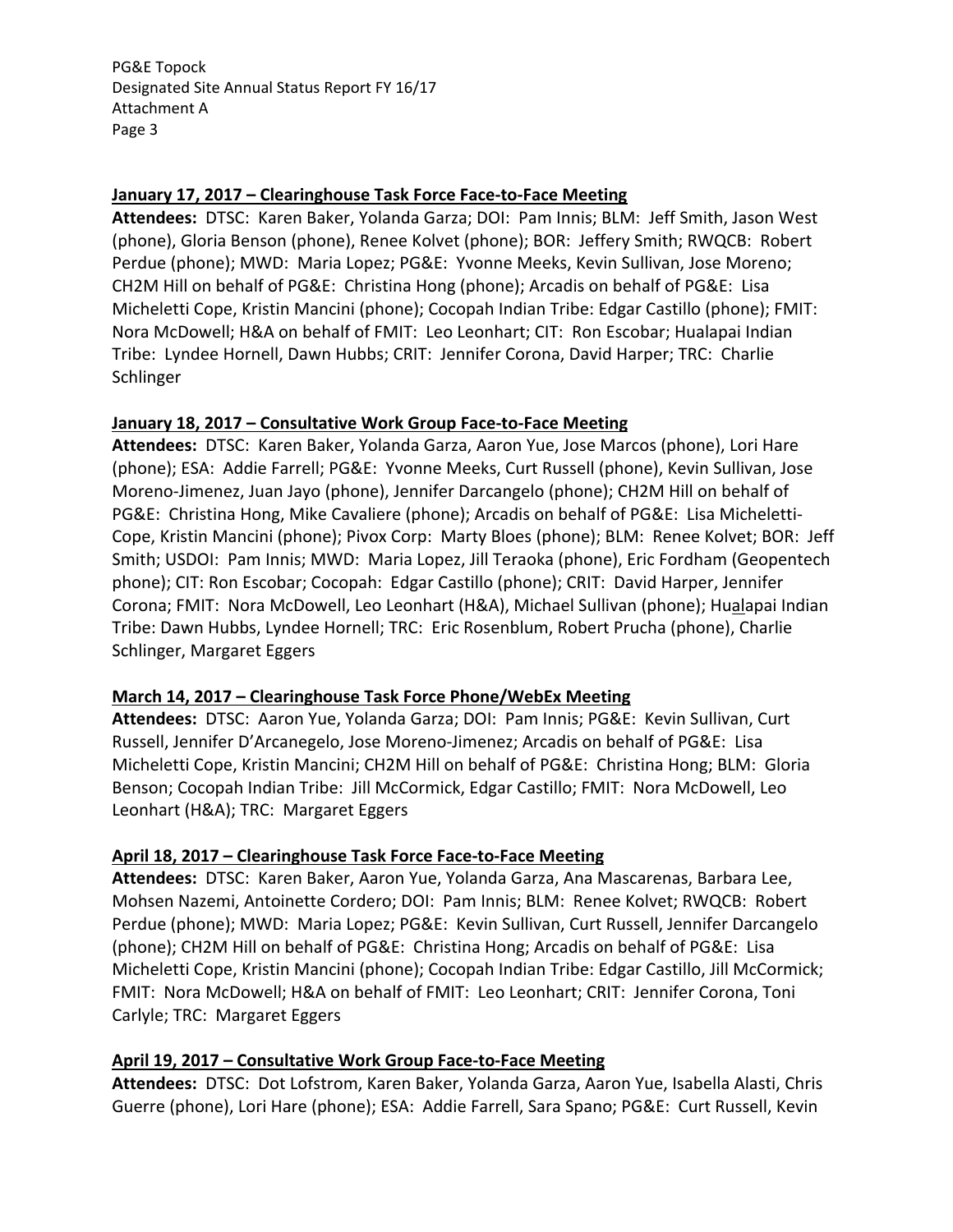PG&E Topock Designated Site Annual Status Report FY 16/17 Attachment A Page 4

Sullivan, Juan Jayo , Jennifer Darcangelo (phone); CH2M Hill on behalf of PG&E: Christina Hong; Arcadis on behalf of PG&E: Kristin Mancini (phone); Pivox Corp: Marty Bloes (phone), Shakeel Jogia (phone); BLM: Renee Kolvet, Gloria Bulletts Benson (phone); BOR: Jeff Smith; MWD: Maria Lopez, Jill Teraoka, Eric Fordham (Geopentech phone); ADEQ: Nichole Osuch (phone); CRWQCB: Robert Perdue (phone); Cocopah: Edgar Castillo, Jill McCormick; CRIT: Jennifer Corona, Toni Carlyle; FMIT: Nora McDowell, Leo Leonhart (H&A); Hualapai Indian Tribe: Dawn Hubbs; TRC: Eric Rosenblum (phone), Robert Prucha (phone), Charlie Schlinger, Margaret Eggers

# **May 16, 2017 – Clearinghouse Task Force Teleconference Meeting**

Attendees: DTSC: Karen Baker, Aaron Yue, Yolanda Garza, BLM: Renee Kolvet; MWD: Maria Lopez; PG&E: Kevin Sullivan, Curt Russell, Jose Moreno‐Jimenez; CH2M Hill on behalf of PG&E: Christina Hong; Arcadis on behalf of PG&E: Lisa Micheletti Cope, Steven Perry; FMIT: Nora McDowell; H&A on behalf of FMIT: Leo Leonhart; Cocopah Indian Tribe: Edgar Castillo, Jill McCormick; Hualapai: Dawn Hubbs; Chemehuevi: Ron Escobar; CRIT: Jennifer Corona; TRC: Margaret Eggers

# **June 20, 2017 – Clearinghouse Task Force Teleconference Meeting**

Attendees: DTSC: Aaron Yue, Yolanda Garza; DOI: Pam Innis; MWD: Maria Lopez; PG&E: Kevin Sullivan, Curt Russell, Jose Moreno‐Jimenez, Jennifer D'Arcangelo; Arcadis on behalf of PG&E: Lisa Micheletti Cope, Steven Perry; CH2M Hill on behalf of PG&E: Christina Hong; CRIT: Jennifer Corona, Toni Carlyle; Cocopah: Jill McCormick, Edgar Castillo; FMIT: Nora McDowell; Chemehuevi: Ron Escobar; TRC: Margaret Eggers

# **June 21, 2017 – Geo/Hydro Technical Workgroup Webinar**

Attendees: DTSC: Chris Guerre, Jose Marcos, Shukla Roy Semmens; DOI: Pam Innis, Casey Padgett; PG&E: Yolanda Garza, Curt Russell, Jose Moreno‐Jimenez; CH2M Hill on behalf of PG&E: Christina Hong, Mike Cavaliere; Arcadis on behalf of PG&E: Frank Lenzo; Pivox on behalf of PG&E: Marty Bloes; USFWS: Carrie Marr; MWD: Sun Liang, Maria Lopez, Eric Fordham; CIT: Ron Escobar; FMIT: Nora McDowell, Michael Sullivan, Leo Leonhart (H&A); Cocopah: Jill McCormick, Edgar Castillo; CRIT: Toni Carlyle; TRC: Charlie Schlinger, Eric Rosenblum, Bob Prucha, Margaret Eggers; Iris: Susan Shiu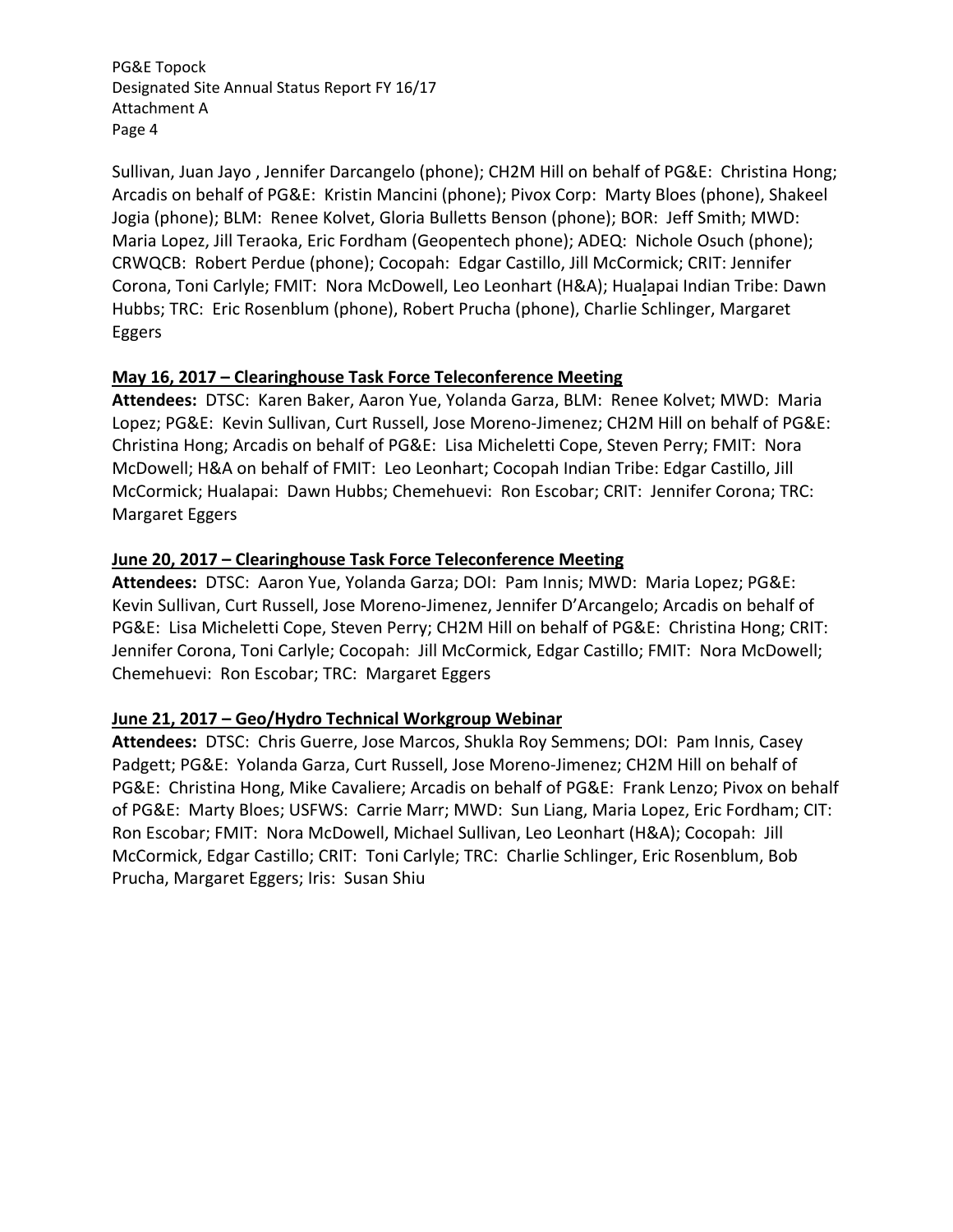# **PG&E Topock Compressor Station Annual Status Report July 2016 – June 2017**

### **ATTACHMENT B – Invitees to Consultative Work Group Meetings**

# **July 20, 2016 – Consultative Work Group Face‐to‐Face Meeting**

**Notified and Invited:** Arizona Department of Environmental Quality (ADEQ), California Regional Water Quality Control Board (CRWQCB), Chemehuevi Indian Tribe (CIT), Coachella Valley Water District, Cocopah Indian Tribe, Colorado River Indian Tribe (CRIT), Colorado River Board (CRB), Department of Toxic Substances Control (DTSC) and their consultants Environmental Science Associates (ESA), Fort Mojave Indian Tribe (FMIT) and their consultants Law Office of Courtney Coyle, The McDonald Law Firm, & Hargis & Associates (H&A), Fort Yuma‐Quechan Indian Tribe, Hualapai Indian Tribe, Indian Health Services (IHS), Metropolitan Water District (MWD) and their consultants Geopentech, Mohave County DPH, Pacific Gas & Electric (PG&E) and their consultants CH2M Hill, Arcadis, Law Offices of J. Drew Page, and Pivox Corp., Technical Review Committee (TRC): Katz & Associates, Inc., CD&E, Rosenblum Environmental, Eggers Environmental, Integrated Hydro Systems, LLC, HDR Engineering, Inc., Southwest Hydro‐Logic, Torres‐Martinez Indian Tribe, Twenty‐Nine Palms Indian Tribe, US Bureau of Land Management (USBLM), US Bureau of Reclamation (USBOR), US Department of Interior (USDOI) and their consultants KMPower and Summit Technical Resources, US Environmental Protection Agency (USEPA), and US Fish and Wildlife Services (USFWS)

# **October 19, 2016 – Consultative Work Group Face‐to‐Face Meeting**

**Notified and Invited:** ADEQ, CRWQCB, CIT, Coachella Valley Water District, Cocopah Indian Tribe, CRIT, CRB, DTSC and their consultants ESA, FMIT and their consultants Law Office of Courtney Coyle, The McDonald Law Firm, & H&A, Fort Yuma‐Quechan Indian Tribe, Hualapai Indian Tribe, ndian Health Services (IHS), MWD and their consultants Geopentech, Mohave County DPH, PG&E and their consultants CH2M Hill, Arcadis, Law Offices of J. Drew Page, and Pivox Corp., TRC: Katz & Associates, Inc., CD&E, Rosenblum Environmental, Eggers Environmental, Integrated Hydro Systems, LLC, HDR Engineering, Inc., Southwest Hydro‐Logic, Torres‐Martinez Indian Tribe, Twenty‐Nine Palms Indian Tribe, USBLM, USBOR, USDOI and their consultants KMPower and Summit Technical Resources, USEPA, and USFWS

# **January 18, 2017 – Consultative Work Group Face‐to‐Face Meeting**

**Notified and Invited:** ADEQ, CRWQCB, CIT, Coachella Valley Water District, Cocopah Indian Tribe, CRIT, CRB, DTSC and their consultants ESA, FMIT and their consultants Law Office of Courtney Coyle, The McDonald Law Firm, & H&A, Fort Yuma‐Quechan Indian Tribe, Hualapai Indian Tribe, ndian Health Services (IHS), MWD and their consultants Geopentech, Mohave County DPH, PG&E and their consultants CH2M Hill, Arcadis, Law Offices of J. Drew Page, and Pivox Corp., TRC: Katz & Associates, Inc., CD&E, Rosenblum Environmental, Eggers Environmental, Integrated Hydro Systems, LLC, HDR Engineering, Inc., Southwest Hydro‐Logic, Torres‐Martinez Indian Tribe, Twenty‐Nine Palms Indian Tribe, USBLM, USBOR, USDOI and their consultants KMPower and Summit Technical Resources, USEPA, and USFWS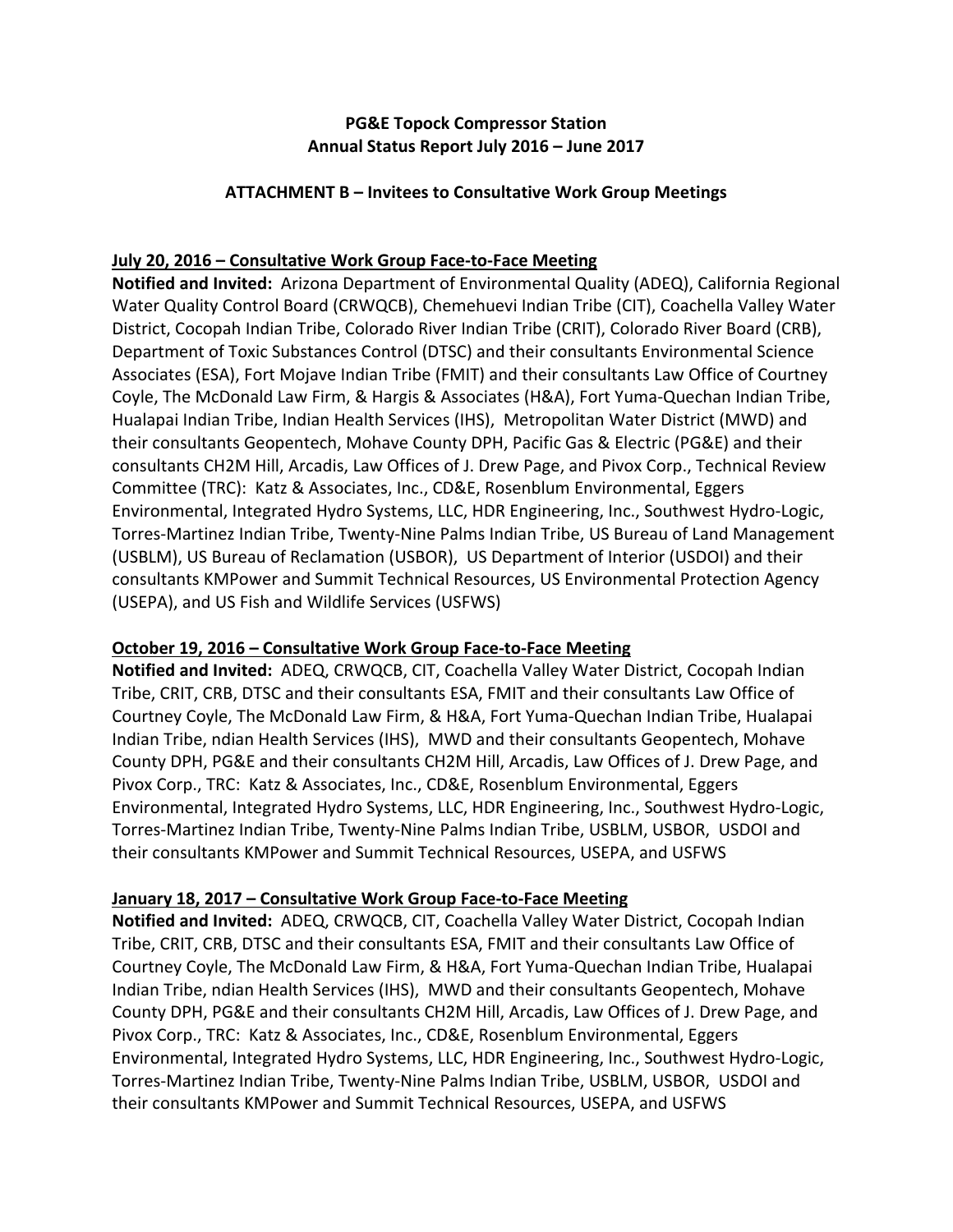PG&E Topock Designated Site Annual Status Report FY 16/17 Attachment B Page 2

### **April 19, 2017 – Consultative Work Group Face‐to‐Face Meeting**

**Notified and Invited:** ADEQ, CRWQCB, CIT, Coachella Valley Water District, Cocopah Indian Tribe, CRIT, CRB, DTSC and their consultants ESA, FMIT and their consultants Law Office of Courtney Coyle, The McDonald Law Firm, & H&A, Fort Yuma‐Quechan Indian Tribe, Hualapai Indian Tribe, ndian Health Services (IHS), MWD and their consultants Geopentech, Mohave County DPH, PG&E and their consultants CH2M Hill, Arcadis, Law Offices of J. Drew Page, and Pivox Corp., TRC: Katz & Associates, Inc., CD&E, Rosenblum Environmental, Eggers Environmental, Integrated Hydro Systems, LLC, HDR Engineering, Inc., Southwest Hydro‐Logic, Torres‐Martinez Indian Tribe, Twenty‐Nine Palms Indian Tribe, USBLM, USBOR, USDOI and their consultants KMPower and Summit Technical Resources, USEPA, and USFWS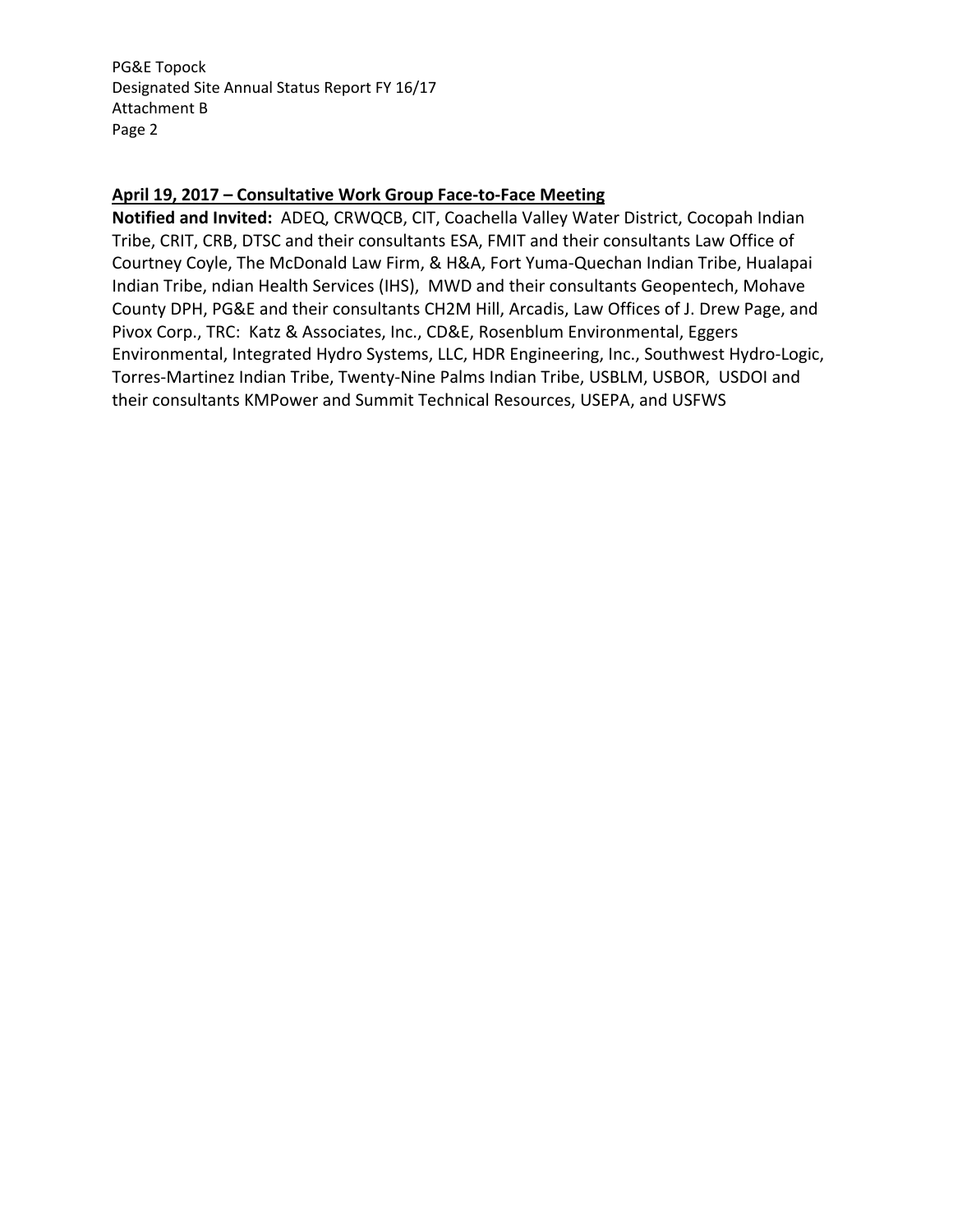# **PG&E Topock Compressor Station Annual Status Report July 2016 – June 2017**

### **ATTACHMENT C – Invitees to Sub‐Committee Meetings**

### **July 19, 2016 – Clearinghouse Task Force Face‐to‐Face Meeting**

**Notified and Invited:** Chemehuevi Indian Tribe (CIT), Cocopah Indian Tribe, Colorado River Indian Tribes (CRIT), Department of Toxic Substances Control (DTSC), Fort Mojave Indian Tribe (FMIT) and their consultant Hargis & Associates (H&A), Hualapai Indian Tribe; Metropolitan Water District (MWD), Pacific Gas & Electric (PG&E) & their consultants CH2M Hill and Arcadis, Regional Water Quality Control Board (RWQCB), TRC Members (CDE Inc, Eggers Env., EN3 Professionals, LLC), US Bureau of Land Management (BLM), US Bureau of Reclamation (BOR), US Department of Interior (DOI)

### **August 16, 2016 – Clearinghouse Task Force Face‐to‐Face Meeting**

**Notified and Invited:** CIT, Cocopah Indian Tribe, CRIT, DTSC, FMIT and their consultant H&A, Hualapai Indian Tribe; MWD, PG&E & their consultants CH2M Hill and Arcadis, RWQCB, TRC Members (CDE Inc, Eggers Env., EN3 Professionals, LLC), BLM, BOR, DOI

### **September 20, 2016 – Clearinghouse Task Force Face‐to‐Face Meeting**

**Notified and Invited:** CIT, Cocopah Indian Tribe, CRIT, DTSC, FMIT and their consultant H&A, Hualapai Indian Tribe; MWD, PG&E & their consultants CH2M Hill and Arcadis, RWQCB, TRC Members (CDE Inc, Eggers Env., EN3 Professionals, LLC), BLM, BOR, DOI

# **October 18, 2016 – Clearinghouse Task Force Face‐to‐Face Meeting**

**Notified and Invited:** CIT, Cocopah Indian Tribe, CRIT, DTSC, FMIT and their consultant H&A, Hualapai Indian Tribe; MWD, PG&E & their consultants CH2M Hill and Arcadis, RWQCB, TRC Members (CDE Inc, Eggers Env., EN3 Professionals, LLC), BLM, BOR, DOI

#### **October 19‐20, 2016 Geo/Hydro Technical Workgroup Face‐to‐Face Meeting and Site Walk**

**Notified and Invited:** Arizona Department of Environmental Quality (ADEQ), California Regional Water Quality Control Board (CRWQCB), CIT, Coachella Valley Water District, Cocopah Indian Tribe, CRIT, Colorado River Board (CRB), DTSC and their consultants Environmental Science Associates (ESA), FMIT and their consultants Law Office of Courtney Coyle, The McDonald Law Firm, & Hargis & Associates (H&A), Fort Yuma‐Quechan Indian Tribe, Groundwater Partners, Hualapai Indian Tribe, Indian Health Services (IHS), MWD and their consultants Geopentech, Mohave County DPH, PG&E and their consultants CH2M Hill, Arcadis, Law Offices of J. Drew Page, and Pivox Corp., TRC: Katz & Associates, Inc., CD&E, Rosenblum Environmental, Eggers Environmental, Integrated Hydro Systems, LLC, HDR Engineering, Inc., Southwest Hydro‐Logic, Torres‐Martinez Indian Tribe, Twenty‐Nine Palms Indian Tribe, USBLM, USBOR, USDOI and their consultants KMPower and Summit Technical Resources, US Environmental Protection Agency (USEPA), and US Fish and Wildlife Services (USFWS)